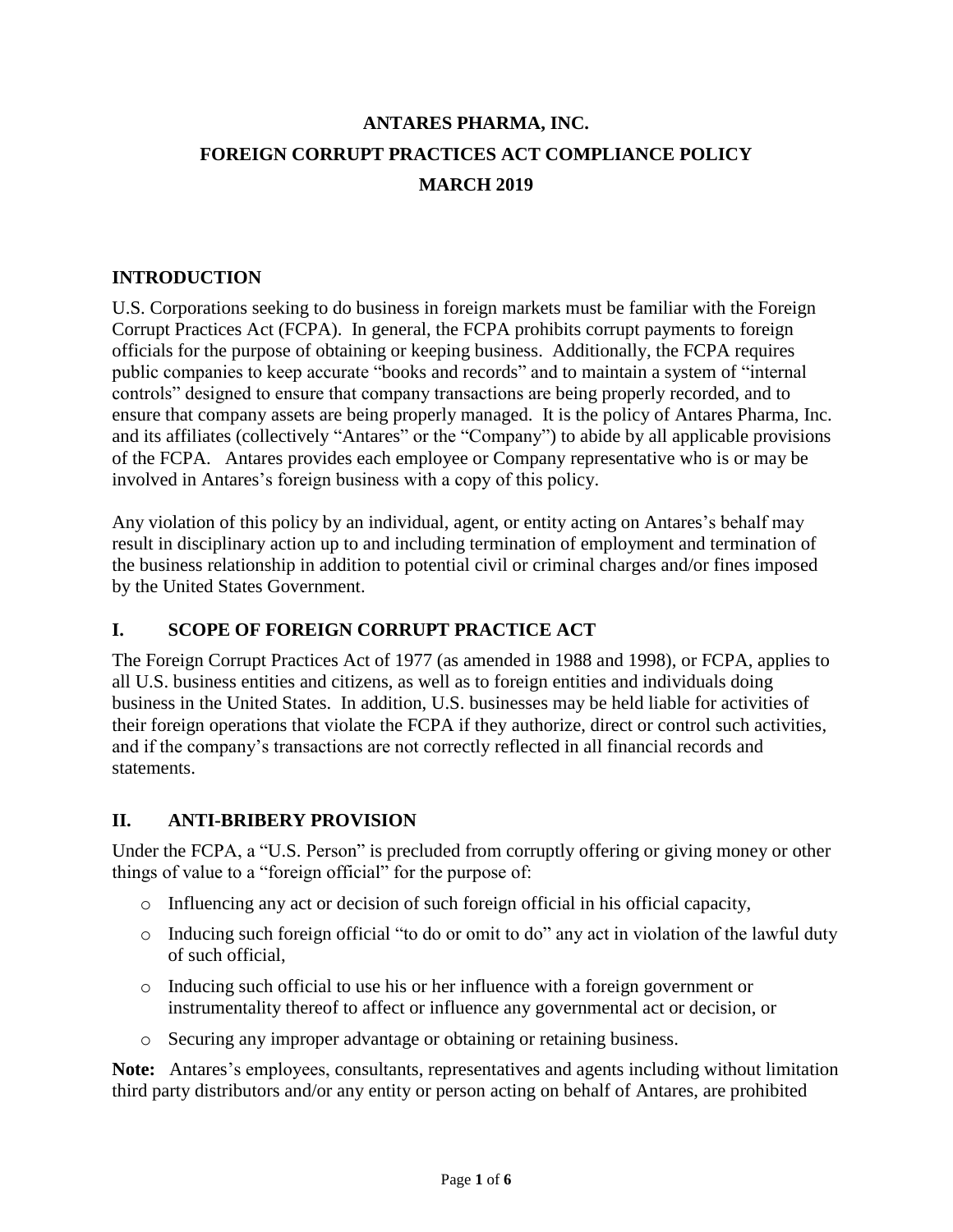from giving any gift or payment or offering of anything of value to a foreign official, political party, or official thereof without prior approval. The only exceptions apply to the following:

- o Meals that must be:
	- o Not lavish or extravagant,
	- o Directly related to the promotion, demonstration, or explanation of products and services or the execution or performance of a contract with a foreign government official,
	- o Permitted under local law, and
	- o Consistent with Antares's polices (e.g. Code of Business Conduct and Ethics, Code of Ethics for Interactions with Healthcare Professionals ect…).
- o Expenditures related to the promotion, demonstration, or explanation of Company products and services (e.g., receptions, trade shows, and demonstrations) or the execution or performance of a contract with a foreign government are permissible provided that they are:
	- o Bona fide and reasonable expenditures,
	- o Consistent with Antares's business practices and policies, and
	- o Permitted under local law.
- o Facilitating payments to expedite or secure the performance of "routine governmental action" are exempt (see, "Exempt Activities" below).

If an employee or Company representative is uncertain as to whether proposed activities are exempt under the above referenced conditions, he or she should contact the Legal Department prior to performing any such activities.

Except under the aforementioned conditions, Antares has a "no gratuities" policy for foreign officials.

## **III. ACCOUNTING PROVISIONS**

Under the FCPA, Antares is also subject to the FCPA's accounting provisions which consist of two parts: First, under the "books and records provision" Antares must make and keep books, records, and accounts which, in reasonable detail, accurately and fairly reflect the transactions and dispositions of the assets of Antares. Second, under the "internal controls" provision Antares must devise and maintain a system of internal accounting controls sufficient to provide reasonable assurances that:

o Transactions are being executed in accordance with management's general or specific authorization.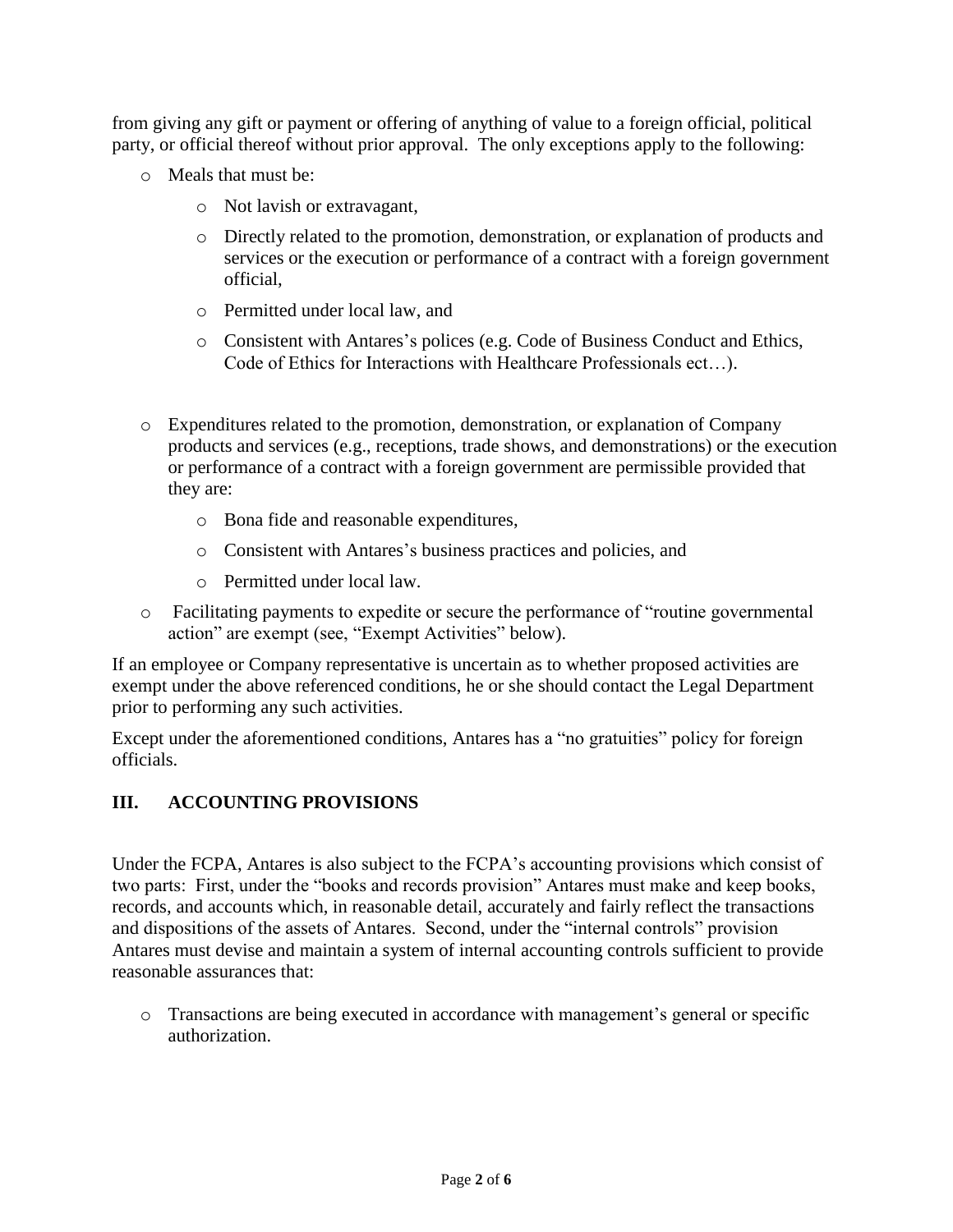- o Transactions are being recorded as necessary to (a) permit preparation of financial statements in conformity with generally accepted accounting principles and any other applicable criteria, and (b) maintain accountability for assets.
- o Access to assets is being permitted only in accordance with management's general or specific authorization.
- o The recorded accountability for assets is being compared with the existing assets at reasonable intervals and appropriate action taken with respect to any differences.

Employees and Company representatives are expected to comply with the accounting provisions of the FCPA. If an employee or Company representative has any questions, complaints, or concerns regarding accounting, internal accounting controls or auditing matters, he or she should contact the Compliance Officer or the Audit Committee of the Board – as set forth in the Antares Code of Business Conduct and Ethics.

## **IV. DEFINITIONS**

#### U.S. Person:

- o U.S. Citizen, national, resident, corporation, or business entity organized under the laws of any U.S. State or territory, and business entities with their principal place of business in the U.S.
- o Any stockholder acting on behalf of an Antares business entity.
- o Officers, directors, employees, agents, and stockholders of Antares, are considered a "U.S. Person" for purposes of the law.
- o Non U.S. Companies and nationals who act in furtherance of such corrupt payment in the United States.

#### Foreign Official:

- o Any officer or employee of a foreign government or any department or agency or any person acting in an official capacity for or on behalf of any such government, department, or agency.
- o May include officers and employees of state-owned enterprises.
- o Includes political parties and candidates.
- o Includes officers or employees of public international organizations such as the United Nations or The World Bank.
- o May include medical professionals, researchers, investigators, clinicians and laboratory workers of healthcare facilities, hospitals, and clinical labs that are either owned or controlled in whole or in part by a foreign government.

**Note:** The definition of "foreign official" is very broad. Specifically, payments to any public official, regardless of rank or position, are prohibited, as are payments to third party intermediaries (*e*.*g*., representatives or consultants) if the payments will be used by the third party for activities prohibited by the FCPA. As a result, any payments made by Antares or on its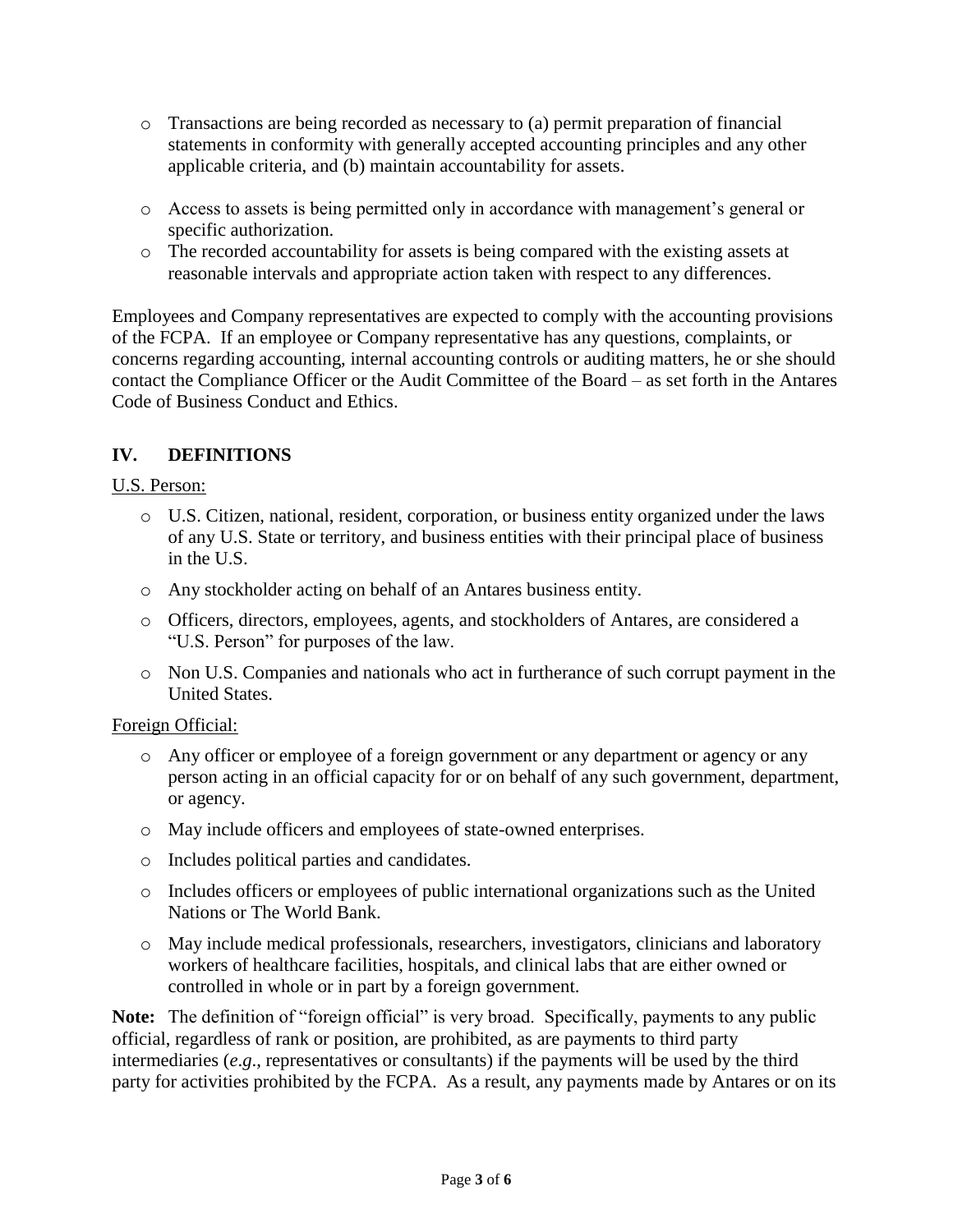behalf (whether directly or through a foreign subsidiary or joint venture) must be pursuant to a written agreement that has been approved in advance by the Legal Department.

## **V. EXEMPT ACTIVITIES**

Facilitating payments to expedite or secure the performance of "routine governmental action" are exempt from the FCPA. Listed below are examples of what is included under "routine governmental action":

- o Obtaining permits, licenses, or other official documents to qualify a person to do business in a foreign country.
- o Processing governmental paperwork (*e*.*g*., visas, work orders).
- o Providing police protection or mail pickup and delivery.
- o Scheduling inspections associated with contract performance or related to cross-country transit of goods.
- o Providing phone service, power, and water supply.
- o Loading and unloading cargo or protecting perishable products or commodities from deterioration.

Even though the above practices many not be subject to the FCPA, Antares will not permit its employees or agents to make facilitating payments that are prohibited by local law. In addition, any facilitating payments, even if lawful, must be approved in accordance with Finance Department procedures and reviewed by the Legal Department.

## **VI. ACTIVITIES THAT MAY BE FCPA VIOLATIONS**

The following types of activities may pose a risk of FCPA violations. If an employee or Company representative believes a violation has occurred or is uncertain about whether any activities may pose a risk of violation, he or she must immediately contact the Legal Department.

- o Money or property passed through a consultant, representative, or agent, including without limitation third party distributors, to a public official to obtain certain government actions.
- o Use of consultants or representatives who are closely connected with the government or a political party of the country in which the Company is doing business.
- o Gifts or gratuities to government officials or political party officials, candidates for public office, or their families.
- o Extravagant entertaining of government officials or party leaders or their families.
- o Indirect payments to government officials or their families.
- o Use of Company facilities by such government officials
- o Negative information (flawed) background is discovered as a part of due diligence.
- o Representative refuses to make FCPA-related certification.
- o Request for unusually large commissions, retainers, or other fees.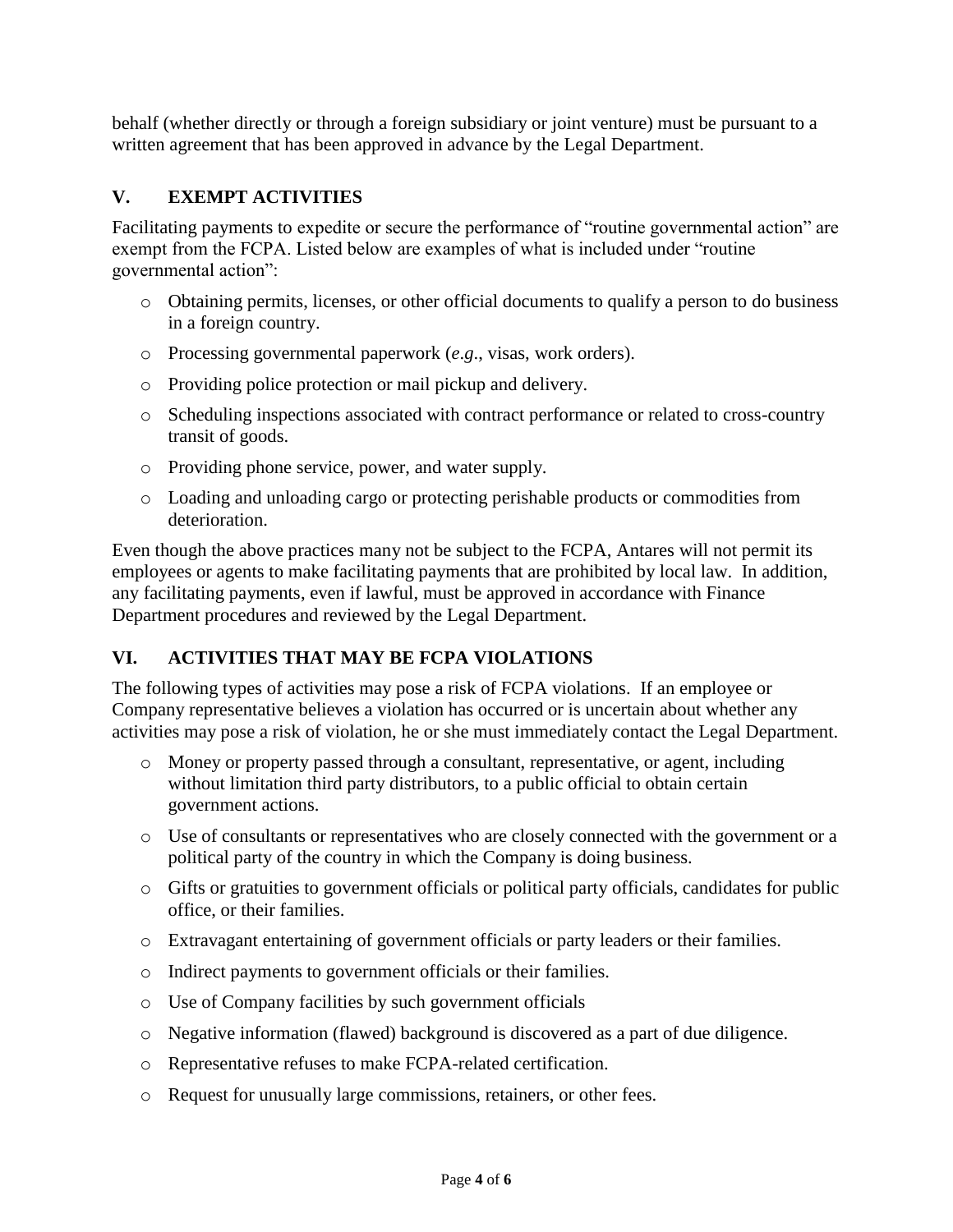- o Unusual method of payment or payment to a third country proposed by a representative.
- o Retention of a contingent fee representative when procurement decision is imminent.
- o Commission payments are being made outside the country in which services are being rendered.
- o A party to the transaction has undisclosed subagents or subcontractors who assist in the work.
- o There is a lack of transparency in expense reporting and accounting records.

**Note:** "Willful blindness" or a disregard of suspicious circumstances will not protect businesses or individuals from sanctions for FCPA violations.

#### **VII. SANCTIONS FOR VIOLATING THE FCPA**

The consequences for a violation of the FCPA anti-bribery and accounting provisions are extremely severe, both for business and individuals.

- $\circ$  For an anti-bribery violation, the maximum criminal fine for a corporation is the greater of \$2 million dollars or twice the pecuniary gain to the violator; and for violations of the accounting provisions the maximum criminal fine is \$25 million dollars or twice the pecuniary gain to the violator
- $\circ$  For an anti-bribery violation, the maximum criminal fine for individuals is \$\$250,000 per violation and imprisonment for up to 5 years for each violation; and for violations of the accounting provisions the maximum criminal fine is \$5 million dollars per violation and imprisonment for up to 20 years.
- o A criminal fine imposed on a corporate employee or representative may not be paid directly or indirectly by the Company.
- o For anti-bribery violations a civil penalty of \$16,000 may be imposed against any firm as well as any officer, director, employee, or agent of a firm, or stockholder acting on behalf of the firm; and for violations of the accounting provisions the civil penalties for a corporation ranges from \$80,000 to \$775,000 per violation, and \$7,500 to \$160,000 for individuals.
- o A willful violation of the provisions of FCPA, or making false and misleading statements in any application, report, or document or to any self-regulatory organization may give rise to additional criminal penalties.
- o Suspension or debarment from participating in government contracts.
- o Ineligibility of export licenses.

#### **VIII. ANTI-BRIBERY CONVENTION OF THE ORGANIZATION FOR ECONOMIC CO-OPERATION AND DEVELOPMENT**

The FCPA implements the obligations of the United States under the 1999 Anti-Bribery Convention of the Organization for Economic Co-operation and Development (OECD). Many other member countries have adopted similar legislation. Thus, Antares personnel should be